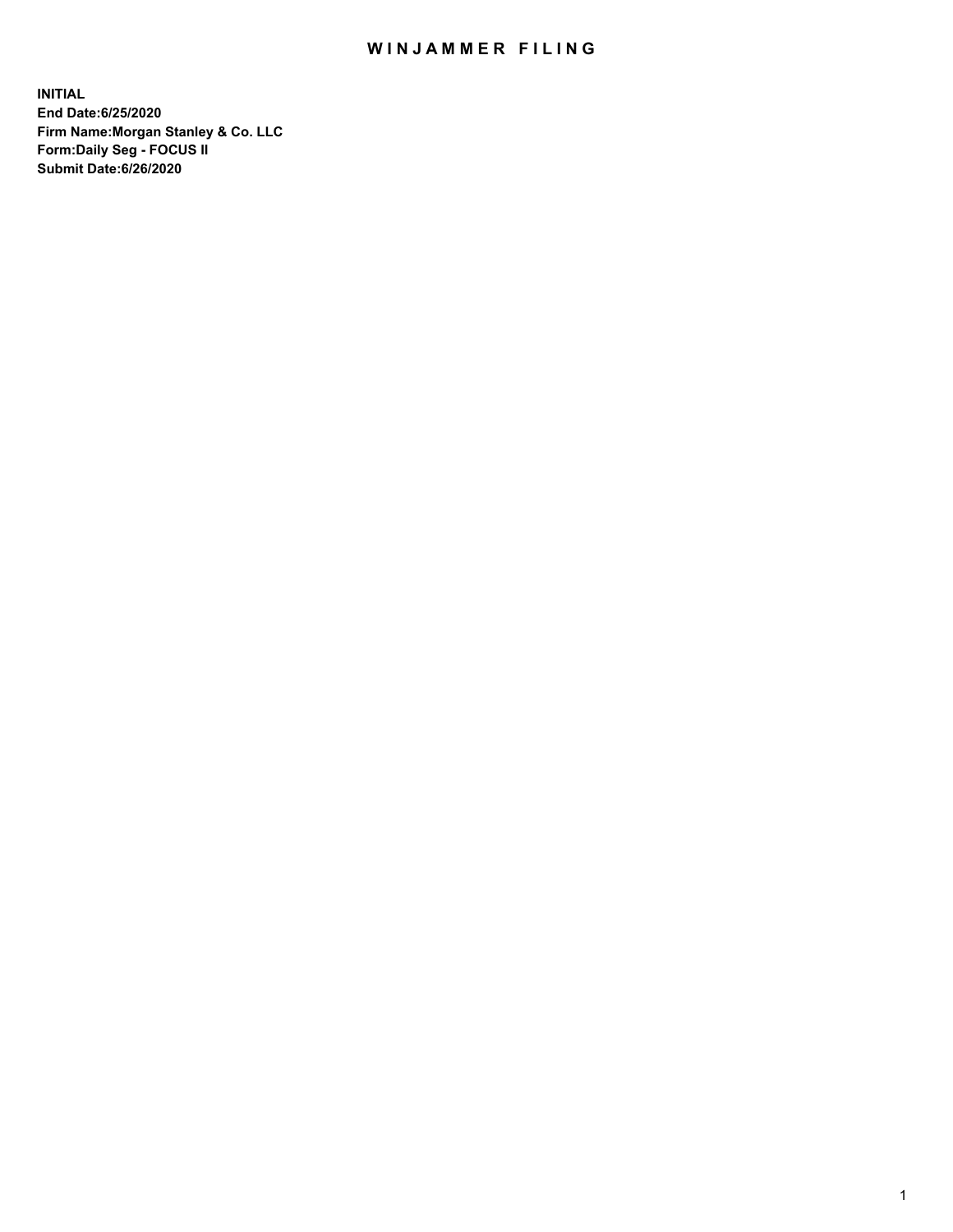**INITIAL End Date:6/25/2020 Firm Name:Morgan Stanley & Co. LLC Form:Daily Seg - FOCUS II Submit Date:6/26/2020 Daily Segregation - Cover Page**

| Name of Company                                                                                                                                                                                                                                                                                                                | <b>Morgan Stanley &amp; Co. LLC</b>                    |
|--------------------------------------------------------------------------------------------------------------------------------------------------------------------------------------------------------------------------------------------------------------------------------------------------------------------------------|--------------------------------------------------------|
| <b>Contact Name</b>                                                                                                                                                                                                                                                                                                            | <b>Ikram Shah</b>                                      |
| <b>Contact Phone Number</b>                                                                                                                                                                                                                                                                                                    | 212-276-0963                                           |
| <b>Contact Email Address</b>                                                                                                                                                                                                                                                                                                   | Ikram.shah@morganstanley.com                           |
| FCM's Customer Segregated Funds Residual Interest Target (choose one):<br>a. Minimum dollar amount: : or<br>b. Minimum percentage of customer segregated funds required:%; or<br>c. Dollar amount range between: and; or<br>d. Percentage range of customer segregated funds required between:% and%.                          | 235,000,000<br><u>0</u><br><u>00</u><br><u>00</u>      |
| FCM's Customer Secured Amount Funds Residual Interest Target (choose one):<br>a. Minimum dollar amount: ; or<br>b. Minimum percentage of customer secured funds required:%; or<br>c. Dollar amount range between: and; or<br>d. Percentage range of customer secured funds required between:% and%.                            | 140,000,000<br><u>0</u><br><u>00</u><br>0 <sub>0</sub> |
| FCM's Cleared Swaps Customer Collateral Residual Interest Target (choose one):<br>a. Minimum dollar amount: ; or<br>b. Minimum percentage of cleared swaps customer collateral required:% ; or<br>c. Dollar amount range between: and; or<br>d. Percentage range of cleared swaps customer collateral required between:% and%. | 92,000,000<br><u>0</u><br><u>00</u><br>00              |

Attach supporting documents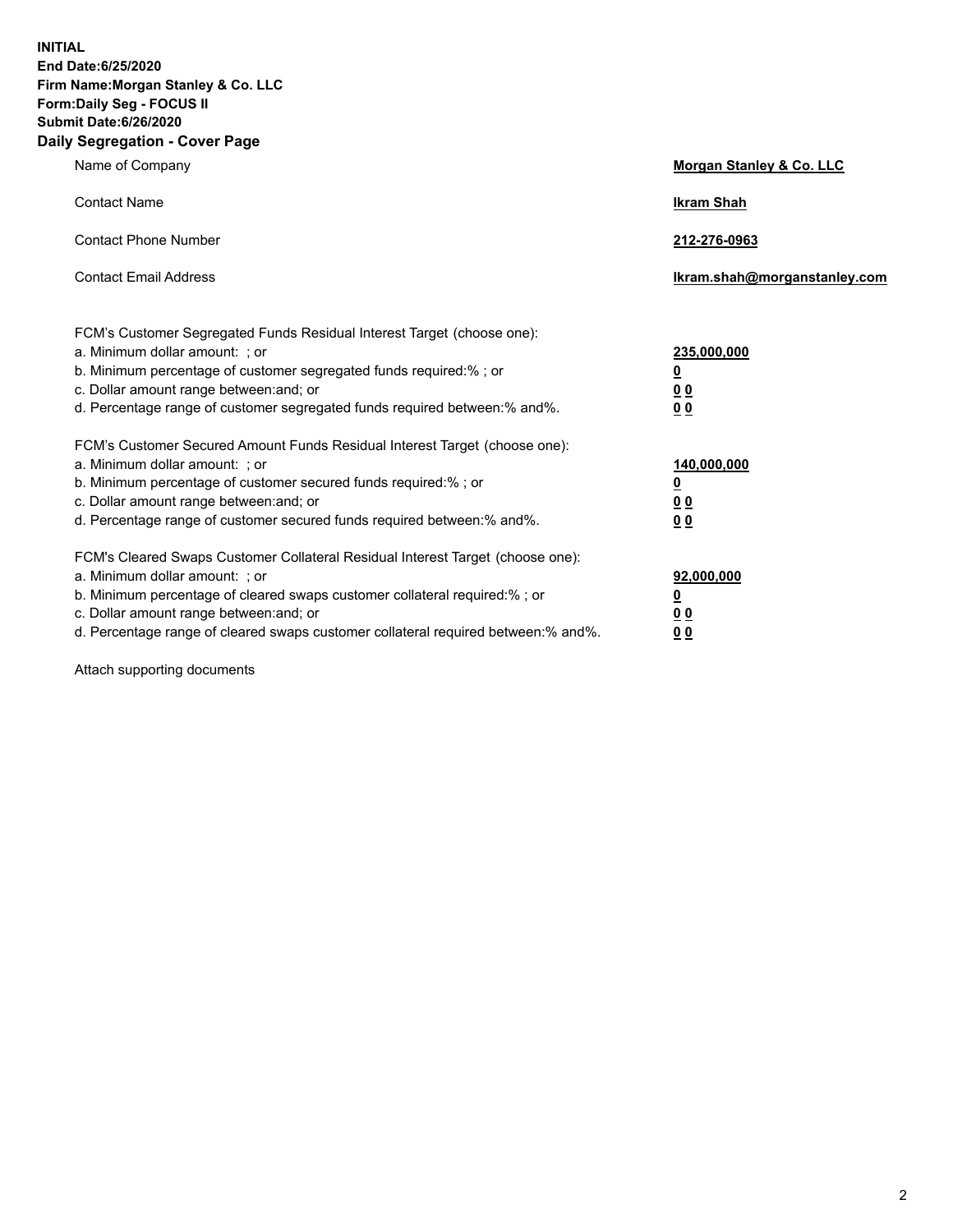## **INITIAL End Date:6/25/2020 Firm Name:Morgan Stanley & Co. LLC Form:Daily Seg - FOCUS II Submit Date:6/26/2020**

## **Daily Segregation - Secured Amounts**

|     | Foreign Futures and Foreign Options Secured Amounts                                                |                                     |
|-----|----------------------------------------------------------------------------------------------------|-------------------------------------|
|     | Amount required to be set aside pursuant to law, rule or regulation of a foreign                   | $0$ [7305]                          |
|     | government or a rule of a self-regulatory organization authorized thereunder                       |                                     |
| 1.  | Net ledger balance - Foreign Futures and Foreign Option Trading - All Customers                    |                                     |
|     | A. Cash                                                                                            | 4,457,487,319 [7315]                |
|     | B. Securities (at market)                                                                          | 3,113,429,698 [7317]                |
| 2.  | Net unrealized profit (loss) in open futures contracts traded on a foreign board of trade          | 141,174,250 [7325]                  |
| 3.  | Exchange traded options                                                                            |                                     |
|     | a. Market value of open option contracts purchased on a foreign board of trade                     | 6,859,744 [7335]                    |
|     | b. Market value of open contracts granted (sold) on a foreign board of trade                       | -13,948,036 [7337]                  |
| 4.  | Net equity (deficit) (add lines 1. 2. and 3.)                                                      | 7,705,002,975 [7345]                |
| 5.  | Account liquidating to a deficit and account with a debit balances - gross amount                  | 56,744,973 [7351]                   |
|     | Less: amount offset by customer owned securities                                                   | -50,979,662 [7352] 5,765,311 [7354] |
| 6.  | Amount required to be set aside as the secured amount - Net Liquidating Equity                     | 7,710,768,286 [7355]                |
|     | Method (add lines 4 and 5)                                                                         |                                     |
| 7.  | Greater of amount required to be set aside pursuant to foreign jurisdiction (above) or line        | 7,710,768,286 [7360]                |
|     | 6.                                                                                                 |                                     |
|     | FUNDS DEPOSITED IN SEPARATE REGULATION 30.7 ACCOUNTS                                               |                                     |
| 1.  | Cash in banks                                                                                      |                                     |
|     | A. Banks located in the United States                                                              | 222,835,420 [7500]                  |
|     | B. Other banks qualified under Regulation 30.7                                                     | 565,143,592 [7520] 787,979,012      |
|     |                                                                                                    | [7530]                              |
| 2.  | Securities                                                                                         |                                     |
|     | A. In safekeeping with banks located in the United States                                          | 864,419,798 [7540]                  |
|     | B. In safekeeping with other banks qualified under Regulation 30.7                                 | 0 [7560] 864,419,798 [7570]         |
| 3.  | Equities with registered futures commission merchants                                              |                                     |
|     | A. Cash                                                                                            | 14,326,708 [7580]                   |
|     | <b>B.</b> Securities                                                                               | $0$ [7590]                          |
|     | C. Unrealized gain (loss) on open futures contracts                                                | 1,558,159 [7600]                    |
|     | D. Value of long option contracts                                                                  | $0$ [7610]                          |
|     | E. Value of short option contracts                                                                 | 0 [7615] 15,884,867 [7620]          |
| 4.  | Amounts held by clearing organizations of foreign boards of trade                                  |                                     |
|     | A. Cash                                                                                            | $0$ [7640]                          |
|     | <b>B.</b> Securities                                                                               | $0$ [7650]                          |
|     | C. Amount due to (from) clearing organization - daily variation                                    | $0$ [7660]                          |
|     | D. Value of long option contracts                                                                  | $0$ [7670]                          |
|     | E. Value of short option contracts                                                                 | 0 [7675] 0 [7680]                   |
| 5.  | Amounts held by members of foreign boards of trade                                                 |                                     |
|     | A. Cash                                                                                            | 3,877,849,114 [7700]                |
|     | <b>B.</b> Securities                                                                               | 2,249,009,899 [7710]                |
|     | C. Unrealized gain (loss) on open futures contracts                                                | 139,616,090 [7720]                  |
|     | D. Value of long option contracts                                                                  | 6,859,744 [7730]                    |
|     | E. Value of short option contracts                                                                 | -13,948,036 [7735] 6,259,386,811    |
|     |                                                                                                    | $[7740]$                            |
| 6.  | Amounts with other depositories designated by a foreign board of trade                             | $0$ [7760]                          |
| 7.  | Segregated funds on hand                                                                           | $0$ [7765]                          |
| 8.  | Total funds in separate section 30.7 accounts                                                      | 7,927,670,488 [7770]                |
| 9.  | Excess (deficiency) Set Aside for Secured Amount (subtract line 7 Secured Statement                | 216,902,202 [7380]                  |
| 10. | Page 1 from Line 8)<br>Management Target Amount for Excess funds in separate section 30.7 accounts | 140,000,000 [7780]                  |
|     |                                                                                                    |                                     |

11. Excess (deficiency) funds in separate 30.7 accounts over (under) Management Target **76,902,202** [7785]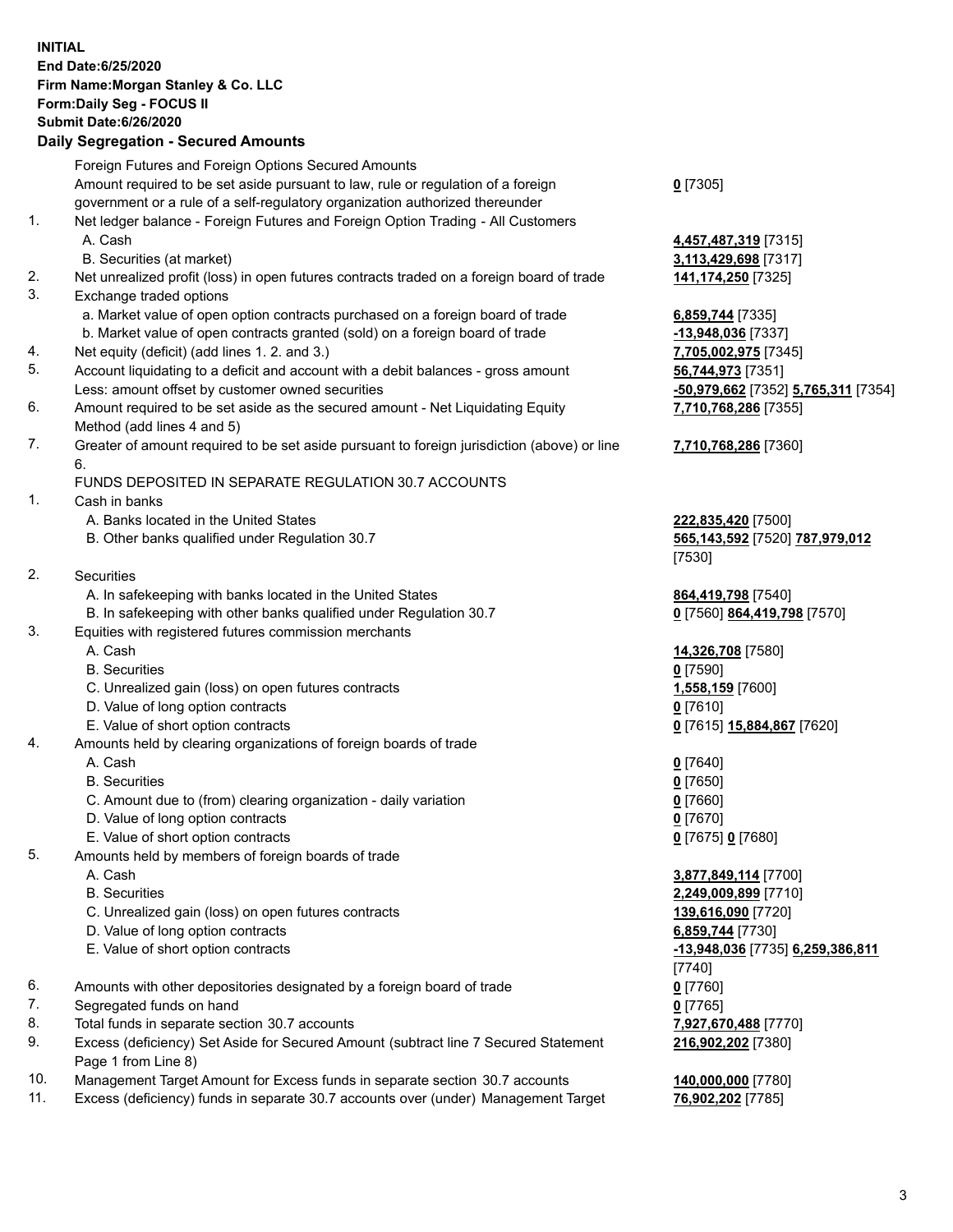**INITIAL End Date:6/25/2020 Firm Name:Morgan Stanley & Co. LLC Form:Daily Seg - FOCUS II Submit Date:6/26/2020 Daily Segregation - Segregation Statement** SEGREGATION REQUIREMENTS(Section 4d(2) of the CEAct) 1. Net ledger balance A. Cash **16,479,018,886** [7010] B. Securities (at market) **8,202,785,876** [7020] 2. Net unrealized profit (loss) in open futures contracts traded on a contract market **786,579,948** [7030] 3. Exchange traded options A. Add market value of open option contracts purchased on a contract market **437,252,972** [7032] B. Deduct market value of open option contracts granted (sold) on a contract market **-333,475,596** [7033] 4. Net equity (deficit) (add lines 1, 2 and 3) **25,572,162,086** [7040] 5. Accounts liquidating to a deficit and accounts with debit balances - gross amount **146,613,497** [7045] Less: amount offset by customer securities **-144,031,228** [7047] **2,582,269** [7050] 6. Amount required to be segregated (add lines 4 and 5) **25,574,744,355** [7060] FUNDS IN SEGREGATED ACCOUNTS 7. Deposited in segregated funds bank accounts A. Cash **4,327,309,204** [7070] B. Securities representing investments of customers' funds (at market) **0** [7080] C. Securities held for particular customers or option customers in lieu of cash (at market) **837,753,212** [7090] 8. Margins on deposit with derivatives clearing organizations of contract markets A. Cash **13,200,171,016** [7100] B. Securities representing investments of customers' funds (at market) **0** [7110] C. Securities held for particular customers or option customers in lieu of cash (at market) **7,365,032,664** [7120] 9. Net settlement from (to) derivatives clearing organizations of contract markets **114,011,872** [7130] 10. Exchange traded options A. Value of open long option contracts **437,252,972** [7132] B. Value of open short option contracts **-333,475,596** [7133] 11. Net equities with other FCMs A. Net liquidating equity **11,984,085** [7140] B. Securities representing investments of customers' funds (at market) **0** [7160] C. Securities held for particular customers or option customers in lieu of cash (at market) **0** [7170] 12. Segregated funds on hand **0** [7150] 13. Total amount in segregation (add lines 7 through 12) **25,960,039,429** [7180] 14. Excess (deficiency) funds in segregation (subtract line 6 from line 13) **385,295,074** [7190] 15. Management Target Amount for Excess funds in segregation **235,000,000** [7194]

- 16. Excess (deficiency) funds in segregation over (under) Management Target Amount
	- Excess

**150,295,074** [7198]